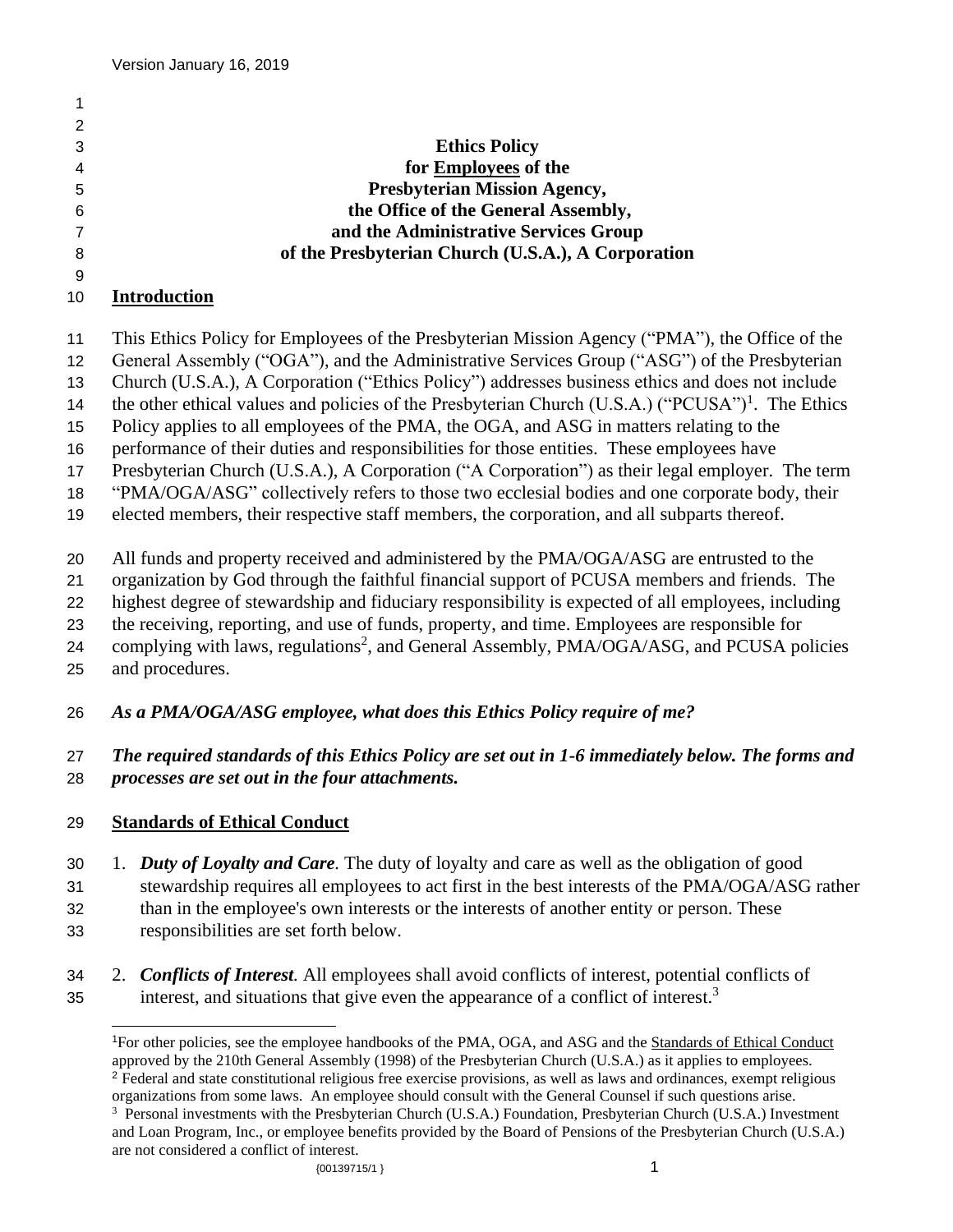- a. **Definition.** "Conflict of interest" means any situation in which the employee may be influenced or appear to be influenced in decision-making or business dealings by any motive or desire for personal advantage other than the success and well-being of the 4 PMA/OGA/ASG.<sup>4</sup> Personal advantage means a financial interest or some other personal interest, whether present or potential, whether direct or indirect. This standard applies to both actual and contemplated transactions. When in doubt, the employee is to assume there might be a conflict and should raise the question pursuant to this Ethics Policy.
- b. **Disclosure Deadlines.** All present and potential conflicts of interest issues must be disclosed in writing annually (See Attachment 1) and thereafter as they arise. If the conflict is known in advance of any meeting, business transaction, contract, or other activity at which issues may be discussed or on which the issues may have a bearing on the employee's approach, whether directly or indirectly, it shall be disclosed ahead of time and the employee shall abstain from any participation in the discussion or decision. If the conflict is not known in advance, it shall be disclosed when the actual or potential conflict becomes apparent. All disclosures are to be made promptly in writing to the employee's supervisor and to the General Counsel. (See Attachment 2).
- c. **Potential Conflicts of Interest.** All employees are likewise to disclose promptly, in writing, matters and relationships that have the potential for giving rise to the appearance of a conflict in business dealings with the PMA/OGA/ASG. Examples include, but are not limited to, financial interests, leadership roles, or board membership with vendors and other organizations doing business with the PMA/OGA/ASG. PMA/OGA/ASG business dealings 22 with an employee's friends and family<sup>5</sup> are particularly sensitive and are to be disclosed and carefully evaluated because of the potential for inferences of tangible or intangible personal advantage and the appearance of impropriety. All disclosures are to be made promptly in writing to the employee's supervisor and to the General Counsel. (See Attachment 2).
- d. **Gifts and Relationship Building.** To avoid appearances of impropriety, any gifts, gratuities, special favors, and hospitality to an employee shall not be accepted by any employee from any person or organization that sells, delivers, or receives any goods, materials, or services to or from the PMA/OGA/ASG. This prohibition includes those persons or organizations that desire to enter into such relationships with PMA/OGA/ASG. In regards to employees being offered honoraria or being paid in a temporary pastoral relationship with a particular church (for example as a stated supply), see Section 105 of the PMA and ASG Employee Handbooks and Section 6.02 of the Employee Handbook the OGA. **There are four exceptions to this rule:**
- 1. **Gifts, meals, outings, and relationship-building activities provided by Presbyterian Church (U.S.A.) churches, middle governing bodies, partner churches or related organizations** in connection with PMA/OGA/ASG business. Employees shall not accept monetary gifts of any amount.

 Outside employment, including but not limited to serving in a paid, temporary pastoral relationship with a particular church, is permitted as long as it does not interfere with the performance of work duties for the PMA/OGA/ASG or result in a conflict of interest as that term is defined in this Ethics Policy.

<sup>{00139715/1 }</sup> 2 "Family" includes the employee's spouse, parents, siblings, spouses of siblings, children, grandchildren, greatgrandchildren, the spouses of children, grandchildren, and great-grandchildren, any other blood relative, and individuals who live in the employee's home.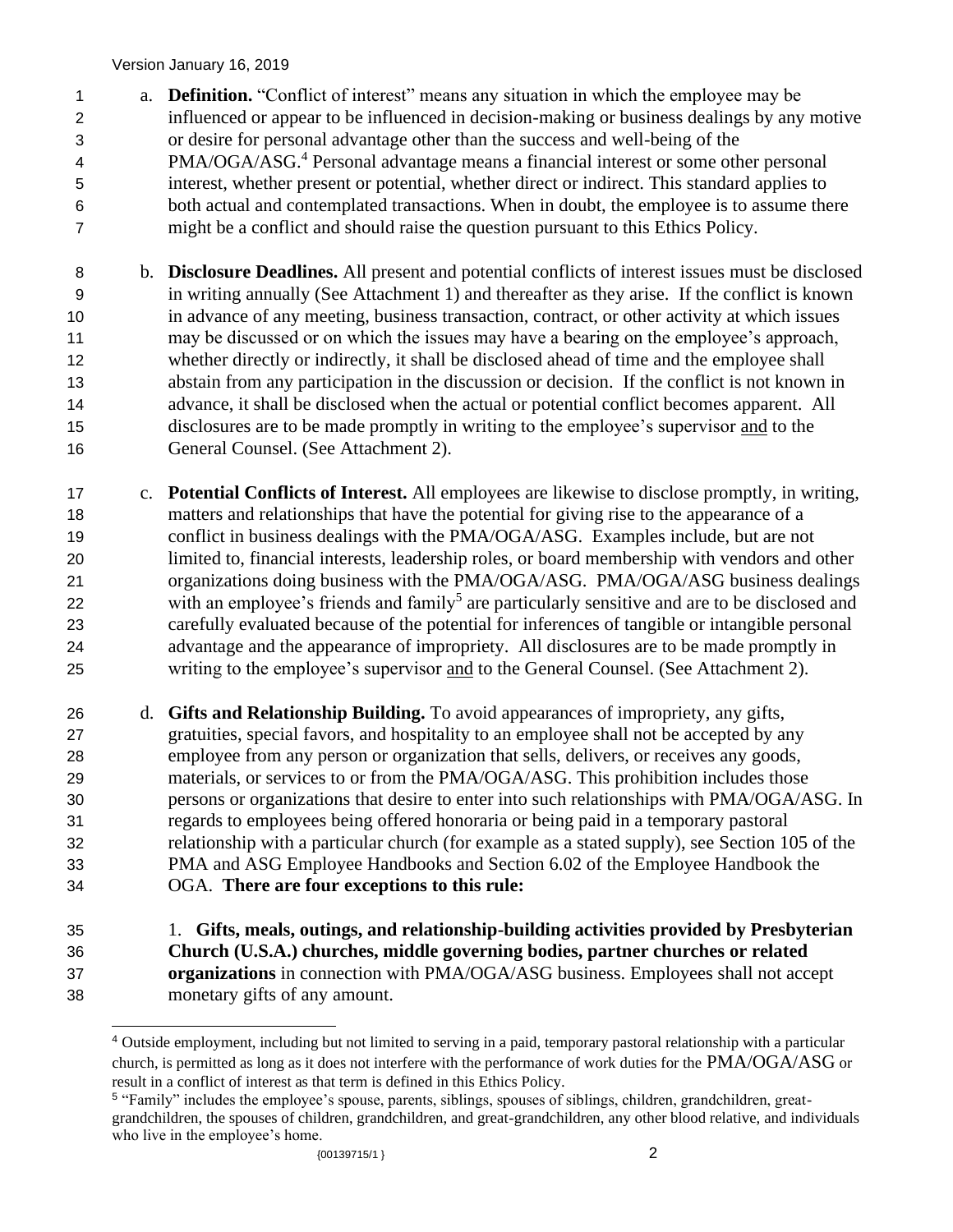2. **Gifts that primarily benefit the PMA/OGA/ASG** and not an individual employee, such as gifts of complimentary rooms given to the PMA/OGA/ASG by hotels, conventions, and conferences in relation to official PMA/OGA/ASG business. Employees shall not accept monetary gifts of any amount.

 3. **Occasional small gifts (less than \$50.00 in value,** such as flowers or foodstuffs) to an individual employee. Where gifts are shared with the work area (e.g., foodstuffs set out for all to partake), then the gift is not deemed to be to an individual employee. Employees shall not accept monetary gifts of any amount.

 4. **Meals, outings, and relationship-building activities in connection with PMA/OGA/ASG** business may be received. If an activity permitted under this section 4 results in a value of over \$100 to the employee and/or the employee's family member (See Footnote 5), the employee shall promptly report this in writing to the employee's supervisor and the General Counsel. Employees shall not accept monetary gifts of any amount. The written report will include a description of the activity, the dollar value, the name of the person/organization providing it, and the business that person/organization does with PMA/OGA/ASG. The General Counsel shall maintain a log that includes all of the written reports submitted under this section 4. This log will be available at all times to the PMA Board Chair, the PMA Executive Director, the COGA Moderator, the Stated Clerk, the Chair of the A Corporation, and the Chair of the Audit, Legal, and Risk Management Committee.

 e. **Process and Resolution.** All conflict of interest disclosures, reports, or questions are to be made promptly and in writing to the employee's supervisor and the General Counsel. The General Counsel will consult with the supervisor and make a recommendation to the PMA Executive Director or the Stated Clerk or the President of the A Corporation, as appropriate. Those officers provide the final decision on any employee conflict of interest matters. Conflict of interest disclosures, reports, or questions related to activities of the Stated Clerk of the General Assembly and/or the Executive Director of the Presbyterian Mission Agency and/or the President of the A Corporation are submitted in writing to the General Counsel who will submit for decision to their respective elected bodies (COGA Coordinating Committee or the PMA Board Coordinating Cabinet or the Board of the A Corporation.

 3. *Confidentiality of PMA/OGA/ASG Information.* Employees shall not disclose information about the PMA/OGA/ASG that is not known outside of the PMA/OGA/ASG or is not known by public means. Of course, it is within the duties of some employees to share PMA/OGA/ASG information with other parts of the PCUSA, related entities, and the public. Employee questions should be posed to the supervisor. If the supervisor needs assistance, the General Counsel should be consulted by the supervisor.

 4. *Transactions, Reporting, and Document Retention.* Each employee has a duty to prepare, process, maintain, and report complete, accurate, and timely records pertaining to their role, including, but not limited to, journal entries, expense reports, disbursement requests, time reports, and payroll transactions. This also includes safeguarding all physical, financial, informational, and other PMA/OGA/ASG assets and records. Employees shall comply with the Records Retention Schedule of the Office of the General Assembly's Department of History and related schedules as part of the normal course of business and use the schedules in a consistent and accountable manner for both records retention and destruction purposes. See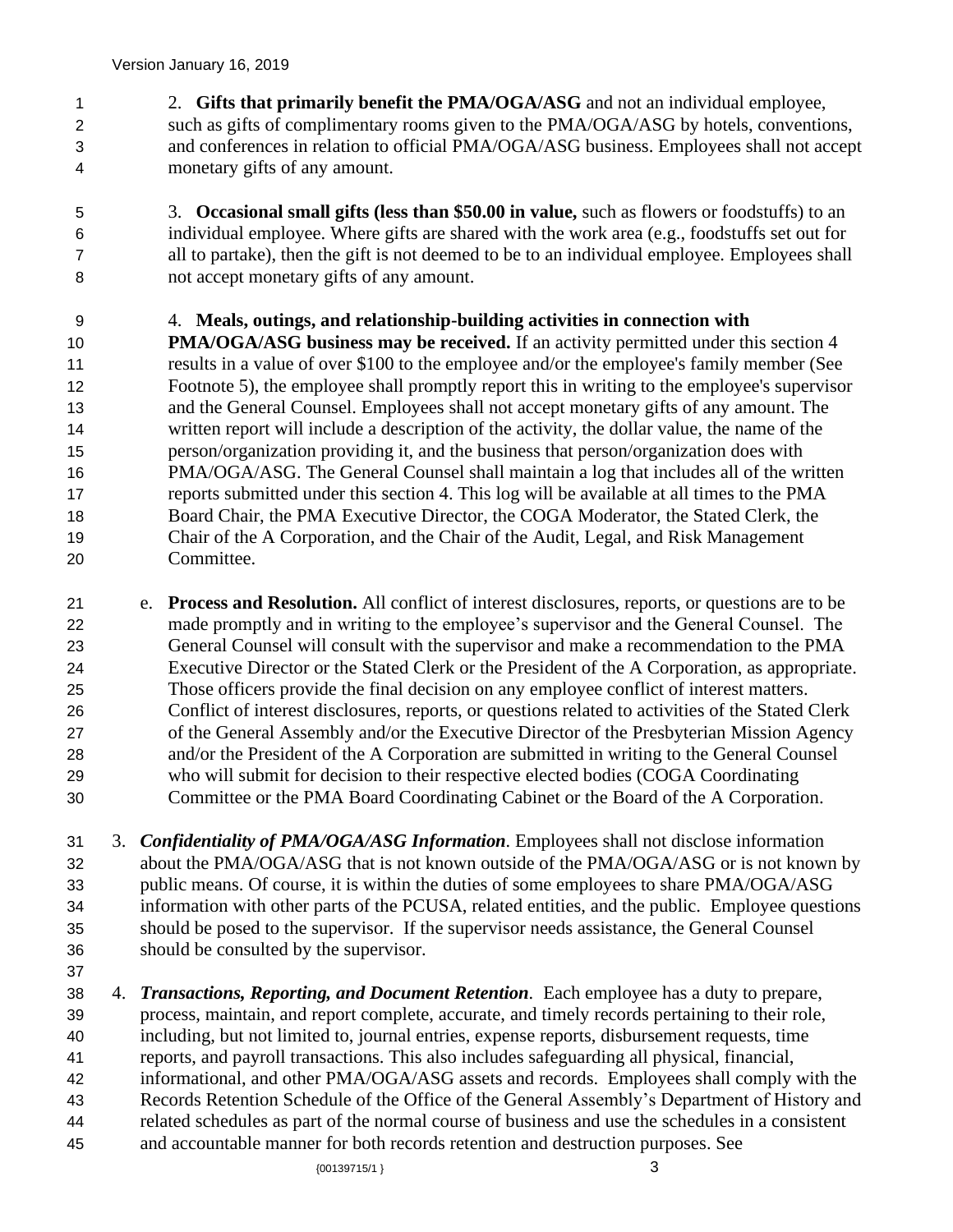Version January 16, 2019

 [www.history.pcusa.org/national/schedules.html.](http://www.history.pcusa.org/national/schedules.html) Also see the A Corporation Electronic Records Policy. Any document relevant to actual or anticipated internal investigations, legal proceedings or governmental investigations (civil or criminal) must not be destroyed and must be preserved in a manner that would ease accessibility and retrievability. In addition, no undisclosed or unrecorded fund or asset will be established, and no artificial or false entries will be made in the financial or other records of the PMA/OGA/ASG.

 5. *Duty to Disclose/Whistleblower Policy.* Employees have a duty to report violations of this Ethics Policy, whether the violation is by themselves or by another. This includes, but is not limited to, financial, accounting, or auditing irregularities. See Attachment 2 for Self-reports. See Attachment 3 for Whistleblower Reports concerning others. See Attachment 4 for Procedures for processing a whistleblower report. Likewise, concerns about the appearance or the possibility of violations should be reported. Care must always be taken to be factual and objective. Violations shall be reported promptly in writing to the General Counsel and may be reported anonymously. **Anonymous whistleblower reports can also be made by calling the hotline at (888) 236-6877 or by submitting a report at www.pcusa.ethicspoint.com**. An anonymous whistleblower report must include sufficient corroborating evidence to justify initiating an investigation. (If the alleged violation involves the General Counsel or one of her/his staff members, it should be reported to the Internal Auditor.)

 a. *No Retaliation.* There shall be no retaliation for good faith complaints, reports, for participation in an investigation or for providing truthful information relating to an alleged violation of this Ethics Policy. In addition, there will be no retaliation where an employee makes a good faith report of the commission or possible commission of any criminal offense to a law enforcement officer. Employees are protected even if the allegations are mistaken or unsubstantiated, as long as the employee reasonably believes the reported conduct constitutes a violation of the Ethics Policy. One who makes a claim or report under this Whistleblower Policy in bad faith or knows or has reason to know that such claim or report is false or materially inaccurate may be subject to disciplinary sanctions.

 b. *Confidentiality of Investigation.* Reports under this Whistleblower Policy will be treated confidentially with disclosures made on a need-to-know basis only to those directly involved in the investigation of the reported concern. To the extent possible within the limitations of law, policy, and the need to conduct a competent investigation, confidentiality will be maintained.

 6. *Violations.* Violation or noncompliance with this Ethics Policy may result in discipline, including termination of employment under the employee handbook of the respective entity.

 7. *Amendments.* The Ethics Policy may be amended from time to time after consultation with the General Counsel, the PMA Executive Director, the Stated Clerk, and the President of the A Corporation (as appropriate). Substantive proposed changes must be reported back to the Board of the A Corporation for final approval. Editorial changes need not be reported back.

 8*. Designees.*Where this Ethics Policy assigns a duty to a particular officer or staff position, that officer or staff position may use a designee to complete the duties.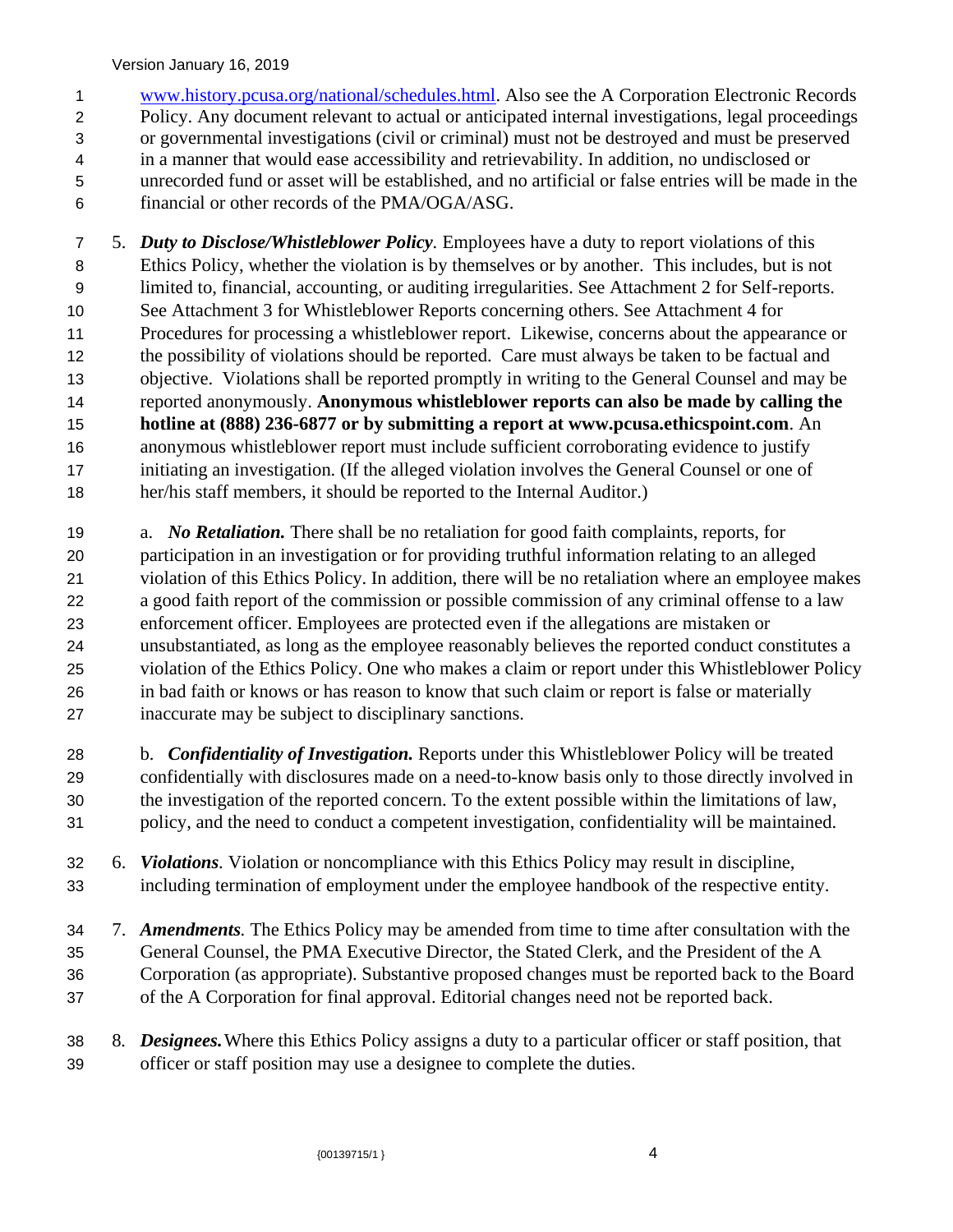- 9. *No Waiver by PMA/OGA/ASG.* Nothing in this Ethics Policy shall be construed to waive any claim, assertion or defense of the PMA/OGA/ASG to exemption or exclusion from applicability
- of a statute and/or regulation or lack of jurisdiction of a civil court or governmental agency.
- 10. *Training.* Trainings to familiarize the staff with this Ethics Policy and its related forms and
- procedures will be conducted for PMA/OGA/ASG staffs by the Legal Services Office as
- frequently as deemed necessary by the Executive Director of the PMA, the Stated Clerk, and the
- President of the A Corporation, as appropriate. Each member of the PMA/OGA/ASG staffs will
- be required to attend such trainings.
- 

 $\{00139715/1\}$  5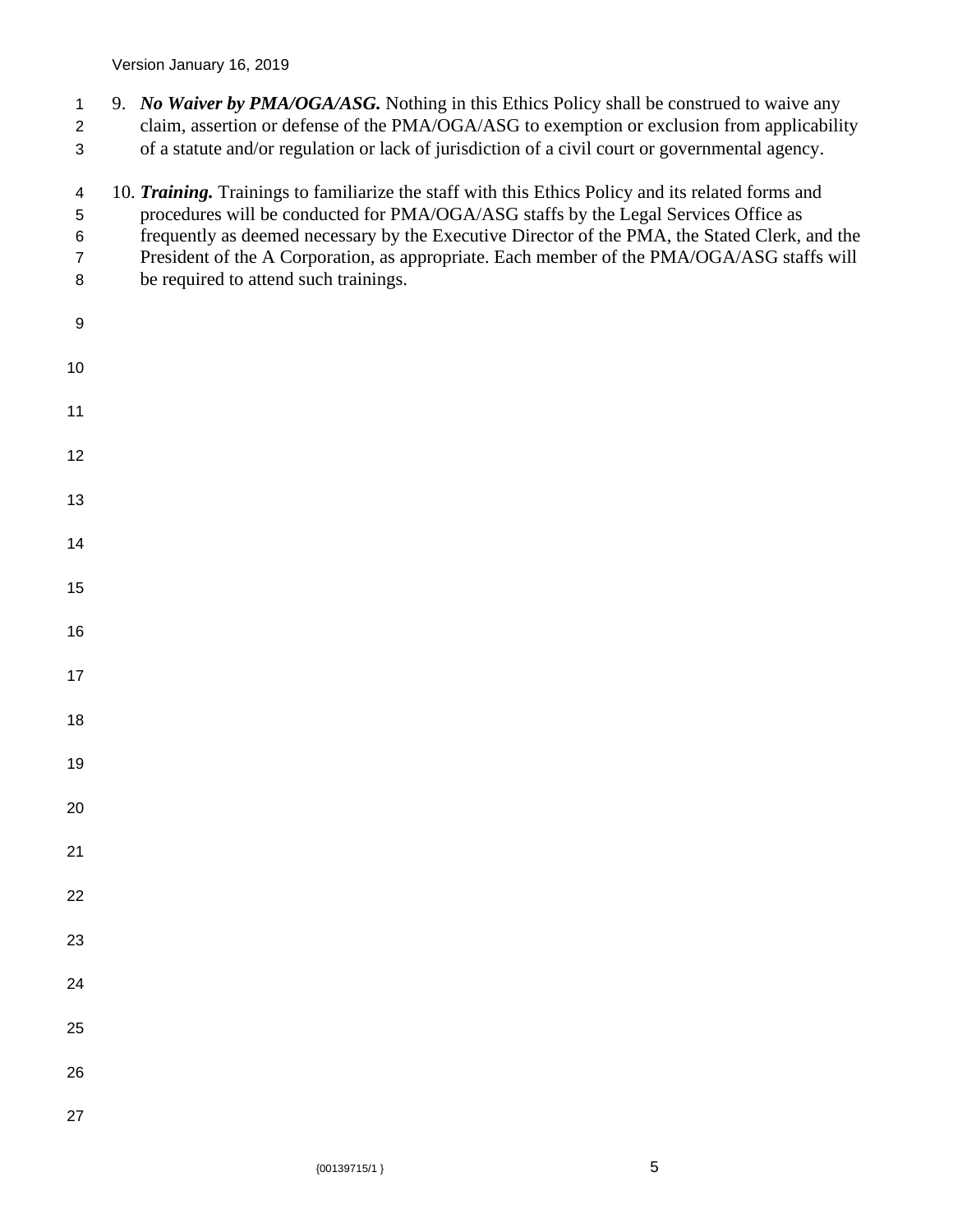| I |  |  |
|---|--|--|
|   |  |  |
|   |  |  |
|   |  |  |
|   |  |  |

#### ATTACHMENT 1

| <b>Annual Ethics Policy Representation by Employee</b><br>(Annual Report)                                                                                                                                                                                         |
|-------------------------------------------------------------------------------------------------------------------------------------------------------------------------------------------------------------------------------------------------------------------|
| This form is to be completed annually and signed by all employees of the                                                                                                                                                                                          |
| PMA/OGA/ASG. Upon completion, send it to the General Counsel.                                                                                                                                                                                                     |
|                                                                                                                                                                                                                                                                   |
| I acknowledge I have received a copy of the Ethics Policy for Employees of the PMA, OGA,<br>$\bullet$                                                                                                                                                             |
| and ASG (Ethics Policy).                                                                                                                                                                                                                                          |
| I understand it is my responsibility to read and comply with the Ethics Policy and any revisions<br>$\bullet$<br>made to it.                                                                                                                                      |
| I understand:<br>$\bullet$                                                                                                                                                                                                                                        |
| $\triangleright$ I am subject to the Ethics Policy and am required to comply with it.                                                                                                                                                                             |
| $\triangleright$ Any employees under my supervision are also subject to the Ethics Policy and I am<br>responsible for ensuring those employees are aware of the Ethics Policy and attend related<br>trainings.                                                    |
| $\triangleright$ I am responsible for reporting immediately in writing any possible violation of the Ethics<br>Policy that involves me, is reported to me, or that I observe.                                                                                     |
| $\triangleright$ I am responsible for reporting immediately in writing any whistleblower reports I receive<br>under the Ethics Policy, as well as any other violations of the Ethics Policy I observe.                                                            |
| Initial all of the following statements that apply:                                                                                                                                                                                                               |
| I am not aware of any violations of the Ethics Policy that involve me or that I have observed<br>regarding to other employees or elected or appointed board members.                                                                                              |
| No employee has submitted to me a whistleblower report or self-report to me that I have not<br>reported already to the General Counsel.                                                                                                                           |
| I am aware of a possible violation of the Ethics Policy that involves me or that I have observed<br>regarding other employees or by elected or appointed board members. By submitting the<br>information immediately below, I am reporting the alleged violation. |
| Name of persons(s) involved in the possible violation:                                                                                                                                                                                                            |
| Facts of the possible violation:                                                                                                                                                                                                                                  |
|                                                                                                                                                                                                                                                                   |
| Signature<br>Date                                                                                                                                                                                                                                                 |
|                                                                                                                                                                                                                                                                   |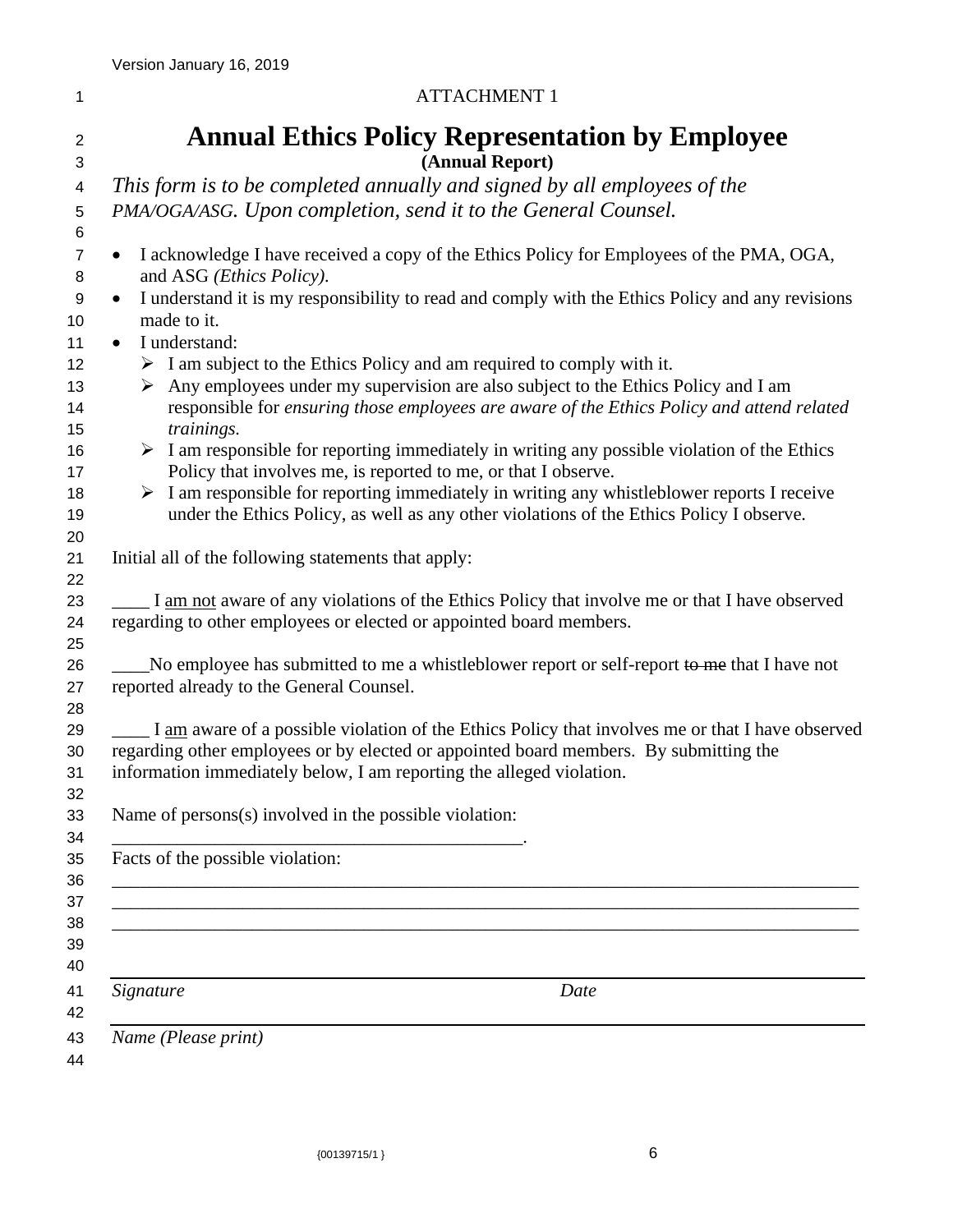| <b>ATTACHMENT 2</b> |                                                                                                                                                                                                                                                                                                     |  |
|---------------------|-----------------------------------------------------------------------------------------------------------------------------------------------------------------------------------------------------------------------------------------------------------------------------------------------------|--|
|                     | <b>Report of Ethics Policy question, violation, or possible</b><br>violation in regards to the reporting employee                                                                                                                                                                                   |  |
|                     | (Question/Self-report)                                                                                                                                                                                                                                                                              |  |
|                     | This form is to be completed, signed, and sent to the employee's supervisor and<br>the General Counsel. It is important to report questions promptly. Generally,<br>an employee's supervisor and the General Counsel will consult with the<br>employee to resolve the conflict of interest, if any. |  |
|                     | I am aware of a possible violation of the Ethics Policy that involves me or I have a question about<br>the Ethics Policy as it involves me.                                                                                                                                                         |  |
|                     |                                                                                                                                                                                                                                                                                                     |  |
|                     | 1. Employee name:                                                                                                                                                                                                                                                                                   |  |
|                     | 2. Facts about the employee's possible violation or the question presented:                                                                                                                                                                                                                         |  |
|                     |                                                                                                                                                                                                                                                                                                     |  |
|                     |                                                                                                                                                                                                                                                                                                     |  |
|                     |                                                                                                                                                                                                                                                                                                     |  |
|                     |                                                                                                                                                                                                                                                                                                     |  |
|                     |                                                                                                                                                                                                                                                                                                     |  |
|                     |                                                                                                                                                                                                                                                                                                     |  |
|                     |                                                                                                                                                                                                                                                                                                     |  |
|                     |                                                                                                                                                                                                                                                                                                     |  |
|                     |                                                                                                                                                                                                                                                                                                     |  |
|                     |                                                                                                                                                                                                                                                                                                     |  |
|                     |                                                                                                                                                                                                                                                                                                     |  |
|                     |                                                                                                                                                                                                                                                                                                     |  |
|                     |                                                                                                                                                                                                                                                                                                     |  |
|                     | 3. Date the employee became aware of the possible violation or question:                                                                                                                                                                                                                            |  |
|                     |                                                                                                                                                                                                                                                                                                     |  |
|                     |                                                                                                                                                                                                                                                                                                     |  |
|                     |                                                                                                                                                                                                                                                                                                     |  |
|                     |                                                                                                                                                                                                                                                                                                     |  |
|                     |                                                                                                                                                                                                                                                                                                     |  |
|                     | Print name:                                                                                                                                                                                                                                                                                         |  |
|                     | $\overline{7}$<br>${00139715/1}$                                                                                                                                                                                                                                                                    |  |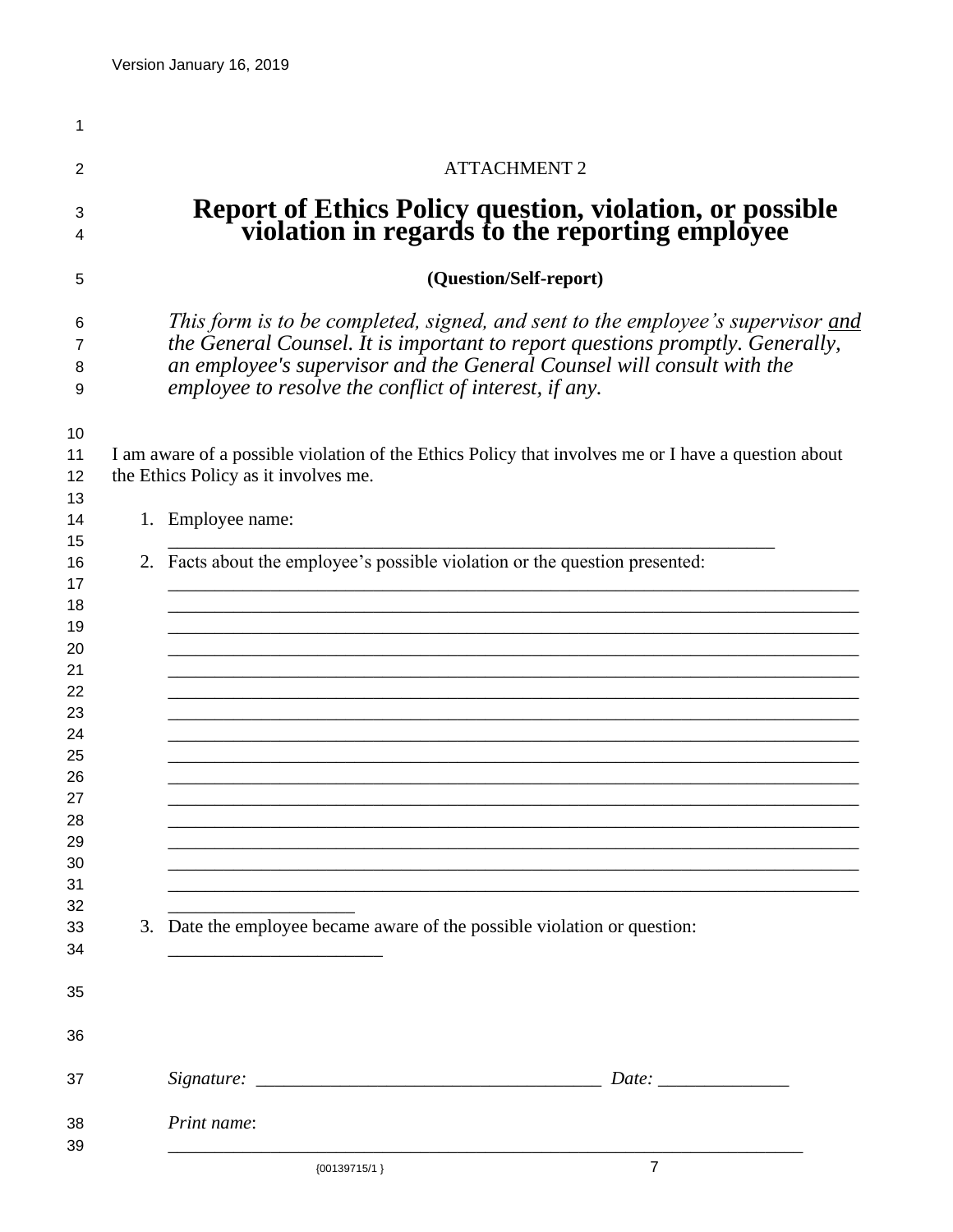| <b>ATTACHMENT 3</b><br>Whistleblower Report of possible Ethics Policy violation<br>in regards to another employee, elected member, or<br>organization<br>This form is to be completed, signed (unless submitted anonymously), and sent<br>to the General Counsel.<br>Anonymous whistleblower reports can also be made by calling the hotline at<br>(888) 236-6877 or submitting a report at <b>www.ethicspoint.com</b> . An<br>anonymous whistleblower report must include sufficient corroborating<br>evidence to justify initiating an investigation.<br>12<br>I am aware of a possible violation of the Ethics Policy that involves another employee, an elected<br>board member, or an organization.<br>14<br>1. Name of person(s) involved:<br>2. Name of organization(s) involved:<br>3. Facts about the possible violation:<br>4. Date the employee became aware of the possible violation:<br>(DO NOT SIGN BELOW IF SUBMITTING ANONYMOUSLY)<br>Print name: |  |  |  |  |
|--------------------------------------------------------------------------------------------------------------------------------------------------------------------------------------------------------------------------------------------------------------------------------------------------------------------------------------------------------------------------------------------------------------------------------------------------------------------------------------------------------------------------------------------------------------------------------------------------------------------------------------------------------------------------------------------------------------------------------------------------------------------------------------------------------------------------------------------------------------------------------------------------------------------------------------------------------------------|--|--|--|--|
|                                                                                                                                                                                                                                                                                                                                                                                                                                                                                                                                                                                                                                                                                                                                                                                                                                                                                                                                                                    |  |  |  |  |
|                                                                                                                                                                                                                                                                                                                                                                                                                                                                                                                                                                                                                                                                                                                                                                                                                                                                                                                                                                    |  |  |  |  |
|                                                                                                                                                                                                                                                                                                                                                                                                                                                                                                                                                                                                                                                                                                                                                                                                                                                                                                                                                                    |  |  |  |  |
|                                                                                                                                                                                                                                                                                                                                                                                                                                                                                                                                                                                                                                                                                                                                                                                                                                                                                                                                                                    |  |  |  |  |
|                                                                                                                                                                                                                                                                                                                                                                                                                                                                                                                                                                                                                                                                                                                                                                                                                                                                                                                                                                    |  |  |  |  |
|                                                                                                                                                                                                                                                                                                                                                                                                                                                                                                                                                                                                                                                                                                                                                                                                                                                                                                                                                                    |  |  |  |  |
|                                                                                                                                                                                                                                                                                                                                                                                                                                                                                                                                                                                                                                                                                                                                                                                                                                                                                                                                                                    |  |  |  |  |
|                                                                                                                                                                                                                                                                                                                                                                                                                                                                                                                                                                                                                                                                                                                                                                                                                                                                                                                                                                    |  |  |  |  |
|                                                                                                                                                                                                                                                                                                                                                                                                                                                                                                                                                                                                                                                                                                                                                                                                                                                                                                                                                                    |  |  |  |  |
|                                                                                                                                                                                                                                                                                                                                                                                                                                                                                                                                                                                                                                                                                                                                                                                                                                                                                                                                                                    |  |  |  |  |
|                                                                                                                                                                                                                                                                                                                                                                                                                                                                                                                                                                                                                                                                                                                                                                                                                                                                                                                                                                    |  |  |  |  |
|                                                                                                                                                                                                                                                                                                                                                                                                                                                                                                                                                                                                                                                                                                                                                                                                                                                                                                                                                                    |  |  |  |  |
|                                                                                                                                                                                                                                                                                                                                                                                                                                                                                                                                                                                                                                                                                                                                                                                                                                                                                                                                                                    |  |  |  |  |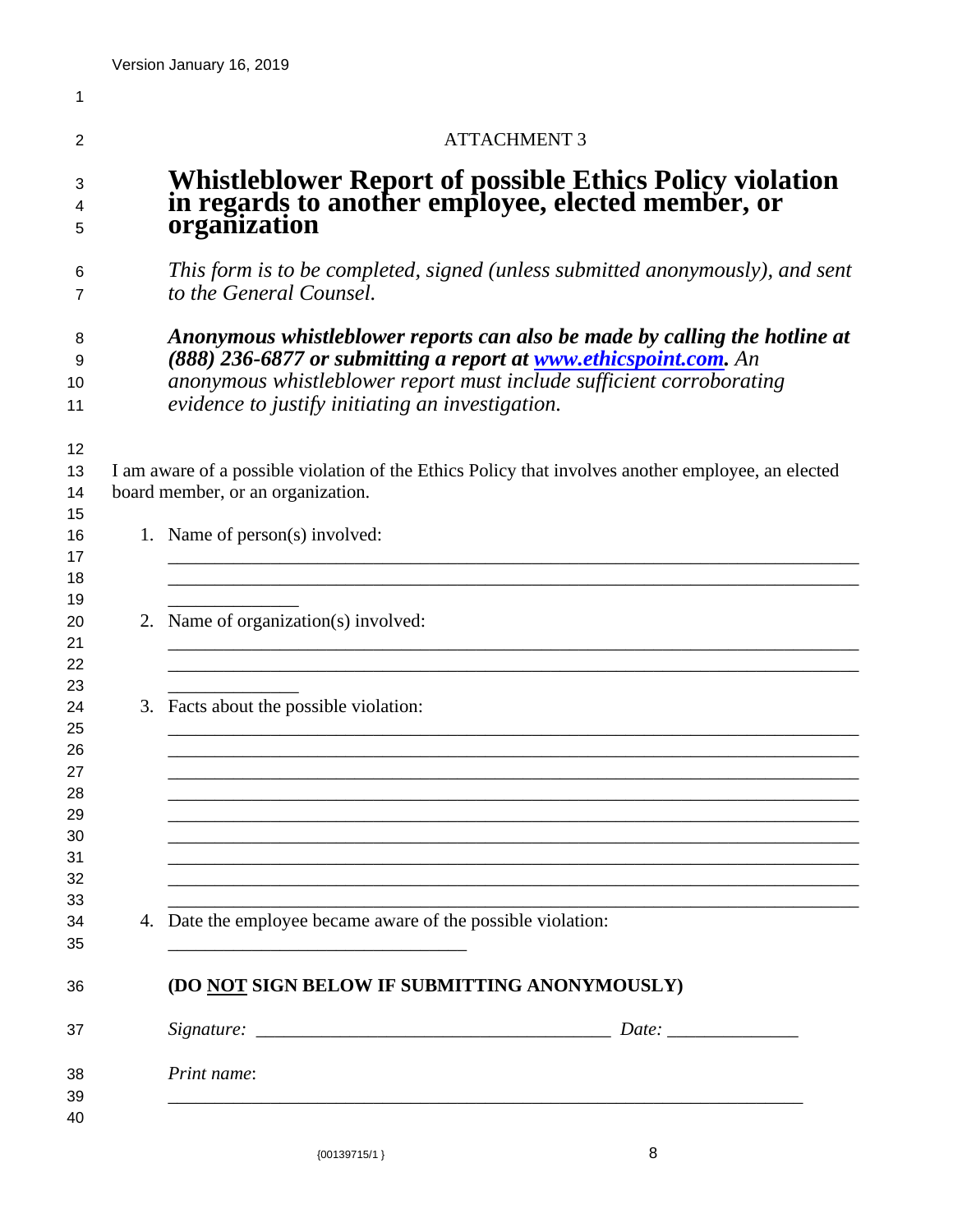#### 1 ATTACHMENT 4

# **Procedures for processing a Whistleblower Report of possible Ethics Policy violation in regards to another employee, elected member, or organization.**

 A. All reports under the Whistleblower Policy (See Ethics Policy) shall be submitted in writing promptly to the General Counsel. Anonymous whistleblower reports may be made by calling the hotline at (888) 236-6877 or submitting a report at **[www.ethicspoint.com](http://www.ethicspoint.com/)**. An anonymous whistleblower report must include sufficient corroborating evidence to justify initiating an investigation. If the alleged violation involves the General Counsel or one of her staff members, it should be reported to the Internal Auditor. The General Counsel will decide if the reported activity, if confirmed, would be an Ethics Policy violation, a possible violation of a policy or procedure not covered by this Ethics Policy, or a matter to be processed through another avenue, typically supervisor review with a report to the General Counsel. If the General Counsel decides the report will not be processed under this Ethics Policy, the General Counsel will respond to the accuser unless the report was filed anonymously. The General Counsel shall keep a log of all reports received under the Whistleblower Policy. Whether or not an investigation was done, the log will include the resolution of all reports. The log will be available at all times to the Chair of the PMA Board, the Moderator of the COGA, the Chair of the A Corporation, and the Chair of the Audit, Legal, and Risk Management Committee. If the person reporting is simply confused about an issue and how it applies, the General Counsel will ensure clarification is provided by the supervisor or the General Counsel. The supervisor will provide a written response to the employee with a copy to the General Counsel.

 B. All other reports shall be initially reviewed by a three-person committee (Investigative Committee) comprised of the General Counsel, the Internal Auditor, and a third person appointed by the PMA Executive Director or Stated Clerk or the President of the A Corporation (as appropriate). The Investigative Committee will first determine whether or not an investigation is warranted. If it is not, the Investigative Committee shall so report. If an investigation is warranted, the Investigative Committee shall proceed as set forth below.

 C. The following processes shall apply to an investigation conducted by the Investigative Committee:

 1. If the report alleges a violation by PMA employees, then the PMA Executive Director shall be notified an investigation has commenced. If the report alleges a violation by OGA employees, then the Stated Clerk shall be notified an investigation has commenced. If the report alleges a violation by ASG employees, then the President of the A Corporation shall be notified an investigation has commenced. If the report alleges a violation by any of these officers, then the Chair of the PMA Board or the Moderator of COGA or the Chair(s) of the A Corporation, as appropriate, shall be notified an investigation has commenced.

 $\{00139715/1\}$  9 2. If the report alleges a violation by an elected member, then the chair of the body and the PMA Executive Director or the Stated Clerk or President of the A Corporation (as appropriate) shall be notified an investigation has commenced. If the report alleges a violation by the chair/moderator of the body, then the vice-chair and the PMA Executive Director or Stated Clerk or President of the A Corporation (as appropriate) shall be notified an investigation has commenced.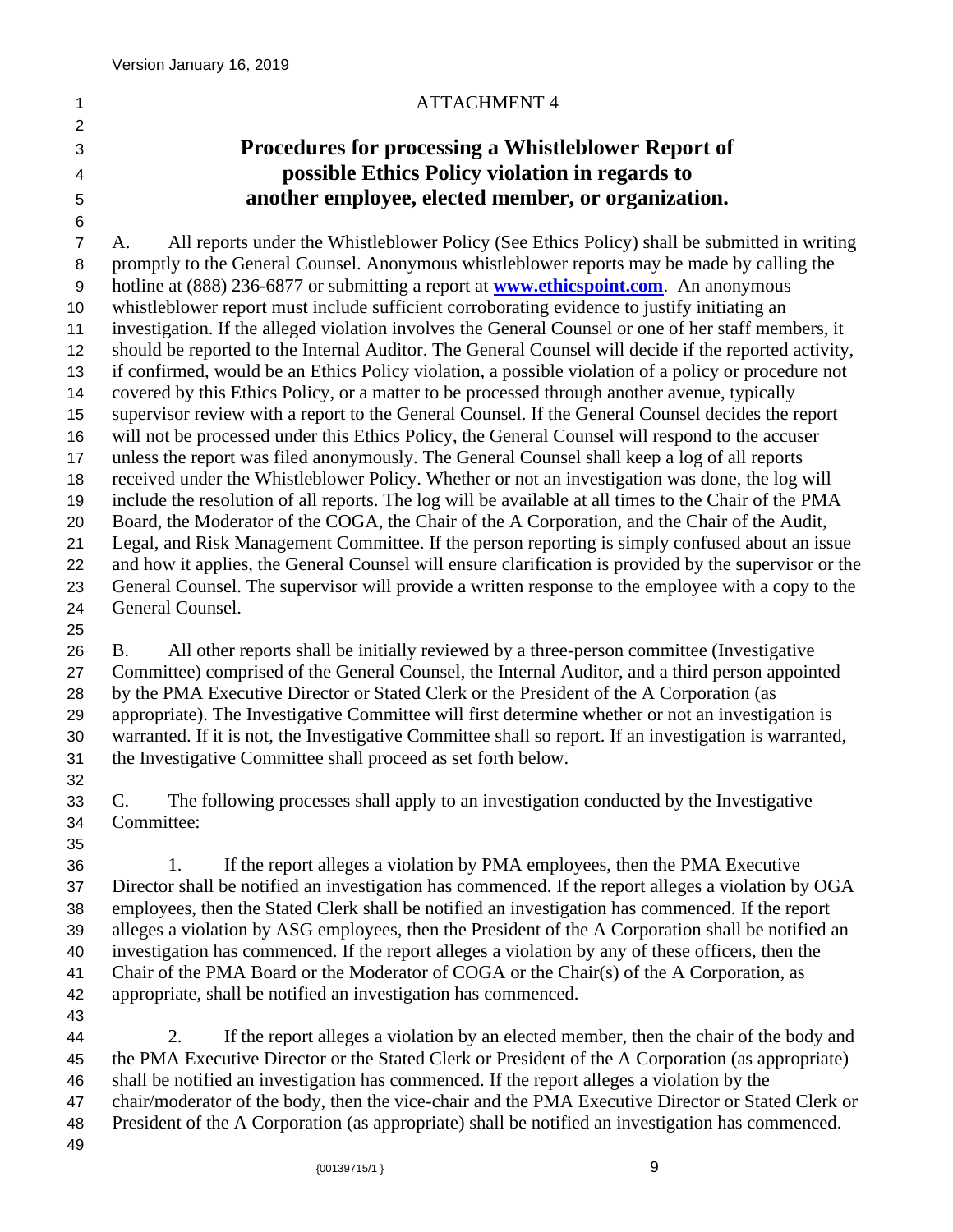Version January 16, 2019

 3. The Investigative Committee shall be allowed to retain the services of experts it may need to conduct a reasonably thorough investigation. 4. The Investigative Committee may recommend administrative leave for the accused, the accuser, or others while the investigation is in process. 5. The Investigative Committee will promptly conduct its work. The typical investigation will include the following steps: a. Interview all parties involved with relevant knowledge, including but not limited to the accuser and the accused (if possible). Secure and review any relevant documents or other communications (if available and appropriate). 14 b. Determine if there is a potential for risk to persons or property. If there is a potential risk, take reasonable measures as appropriate to protect employees and property. c. Complete a written report of its findings and recommendations (including employee discipline or discharge). The Investigative Committee will provide a copy of its report (including all relevant documents) to the Audit Committee. At the same time the report is submitted to the Audit Committee, copies will be provided to the accused and the accuser. The PMA Executive Director or Stated Clerk or President of the A Corporation (as appropriate) will also receive a copy. Generally, the accused and accuser will have seven business days to submit written comments to the Audit, Legal, and Risk Management Committee in response to the Investigative Committee's written report. The Chair of the Audit Committee may extend this period if such an extension is reasonably necessary. d. All employees are required to fully cooperate with these investigations and shall not be retaliated against by supervisors or anyone for cooperating and participating in the investigation. 6. The Audit, Legal, and Risk Management Committee shall consider all the submissions promptly and reach a conclusion. The Audit Committee's conclusions shall be final and not subject to appeal. While the Audit, Legal, and Risk Management Committee does not have the authority to discipline or discharge PMA/OGA/ASG employees, its conclusions may include recommendations in that regard. Management shall give great weight to the conclusion and recommendations of the Audit, Legal, and Risk Management Committee. The Audit, Legal, and Risk Management Committee shall make a full report of the matter to the PMA Board Coordinating Committee and the Executive Director or the COGA Coordinating Committee and the Stated Clerk or the President of the A Corporation and the A Corporation Board of Directors (as appropriate). The PMA Board Coordinating Committee or COGA Coordinating Committee or A Corporation Board of Directors receives the report and does not take further action other than to follow up with the PMA Executive Director or Stated Clerk or President of the A Corporation to ensure appropriate action was taken. An employee who has received a disciplinary action (including employment termination) may appeal that action via the process set out in the applicable employee handbook. 7. PMA/OGA/ASG will ensure that whistleblower reports under this Ethics Policy by an employee are dealt with impartially and confidentially. To that end, information will only be shared on a need-to-know basis so as to fulfill the process. Any employee who violates the

confidentiality of this process shall be subject to disciplinary action, including employment